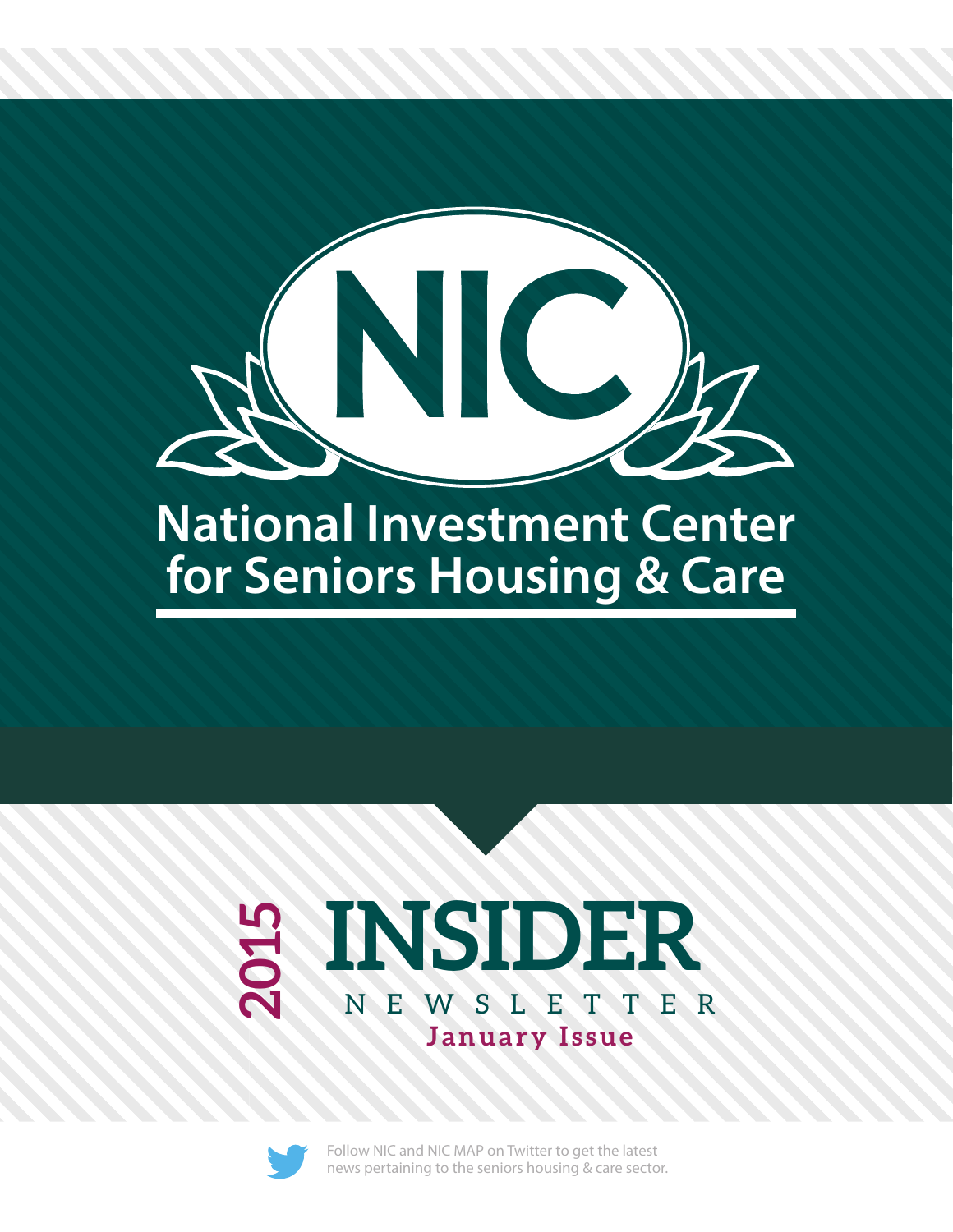### **In the Insider January 2015 Issue**

- » [Industry Leaders Look Ahead to 2015: Part 2](#page-2-0)
- » [Transaction Market Ends Year on Strong Note](#page-5-0)
- » [Future Leaders Council \(FLC\): New Member Spotlight](#page-6-0)
- » [Independent Living Drives Fourth Quarter Occupancy Gains](#page-7-0)
- » [Long-Term Care Policy Expert Dr. Bruce Chernof to Headline](#page-8-0)  NIC 2015 Forum
- » [New Educational Program Highlights Latest Management](#page-10-0)  Tools, Best Practices
- » [Industry Calendar](#page-11-0)

# **CONNECT WITH US!**

 $\bigodot$  [nic.org](www.nic.org)  $\bigcirc$  @ [natl\\_inv\\_ctr](https://twitter.com/Natl_Inv_Ctr)  $\overline{in}$  [Join the Conversation](https://www.linkedin.com/company/national-investment-center)  $\bigcirc$  [ntl\\_invctr](http://instagram.com/ntl_invctr)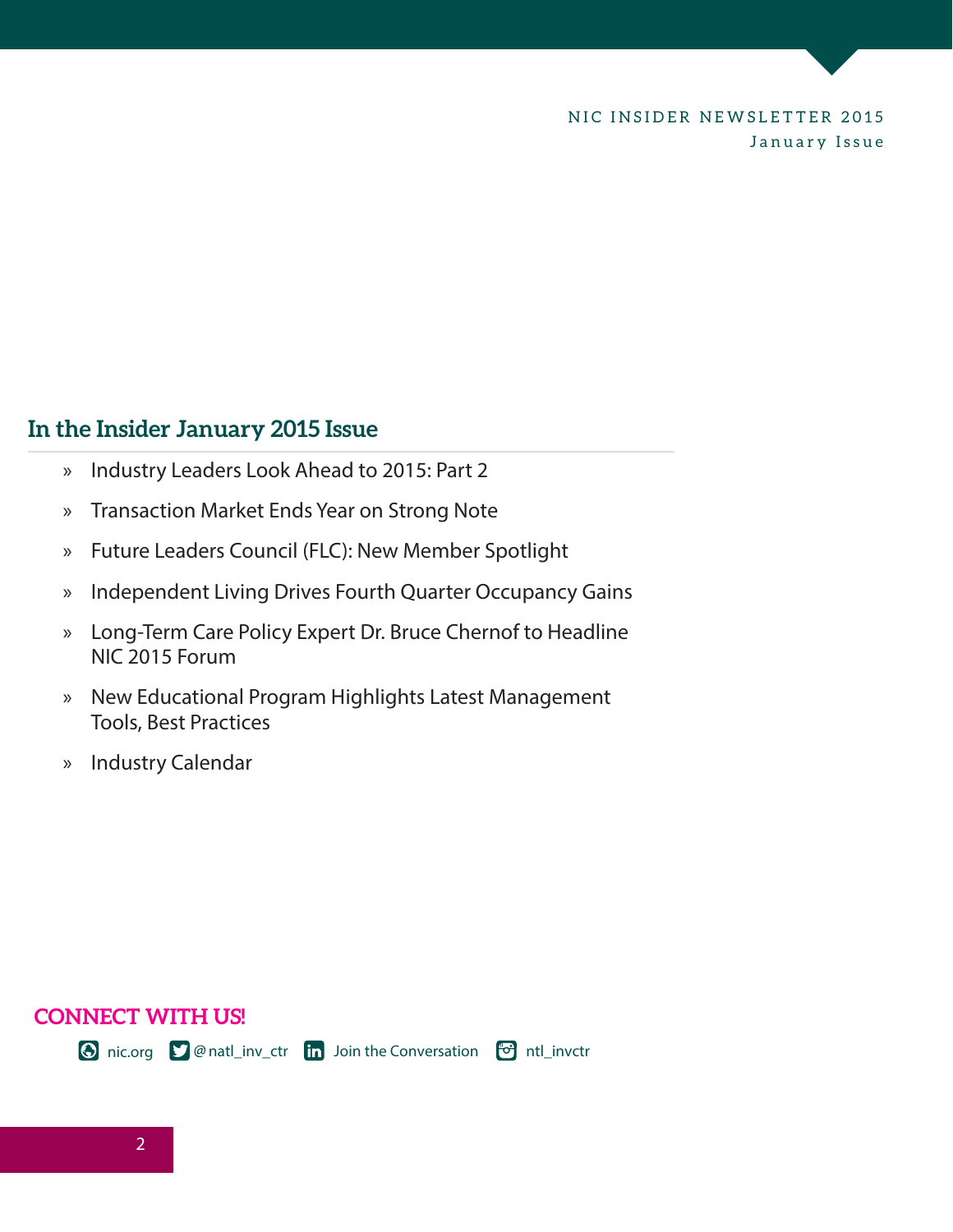# <span id="page-2-0"></span>**Industry Leaders Look Ahead to 2015: Part 2**

The seniors housing market is expected to continue to improve, according to a September survey of industry executives conducted by National Investment Center for Seniors Housing & Care (NIC) and National Real Estate Investor (NREI). Most survey respondents believe occupancies and rents will rise. About half expect the volume of seniors housing property sales to increase, while another 46 percent think it will remain the same.

To provide more in-depth commentary, we asked a handful of the executives profiled in the NIC Insider over the last year for their thoughts on several important questions facing the industry in 2015. Here's a recap of their comments.

*"Understanding the incredibly dynamic health care landscape will be a challenge for every player as they make their plans for 2015 and beyond."*  -Joel Treffert, Aptura

**NIC: Most experts expect an increase in new development. Will this be a cause for concern for capital providers in 2015, or are we still very much on the upward slope of the cycle?** 

**Joel Treffert, executive vice president and general manager, Aptura, the design and development arm of Milwaukeebased Direct Supply:** Opinions differ here, but we remain bullish about development in nearly every seniors housing segment. Long-term demographics attract the most

attention, but other underlying fundamentals are strong as well. The best option for everyone is to create enough of the right product to attract new customers to the market. We believe improved penetration rates could support increased development for a long time to come. If there is a contraction in the next few years – a likely occurrence – it should be fairly short lived.

**Justin Hutchens, CEO, National Health Investors, Inc., a health care REIT based in Tennessee:** New supply risk is evident in the assisted living and memory care categories. The key is to be very in tune to local market fundamentals before entering a new market.

**Lauralee Martin, president and CEO, HCP, a fully-integrated REIT, based in Irvine, Calif., that primarily invests in real estate serving the health care industry:** New supply during the great recession was muted while demand continued to increase with the aging population. As a result, the overall market remains quite healthy. We do see significant development in low-barrier-to-entry

#### **Newsletter Sponsors**



# We <u>are</u><br>health care real estate.









EXPLORE OUR photo gallery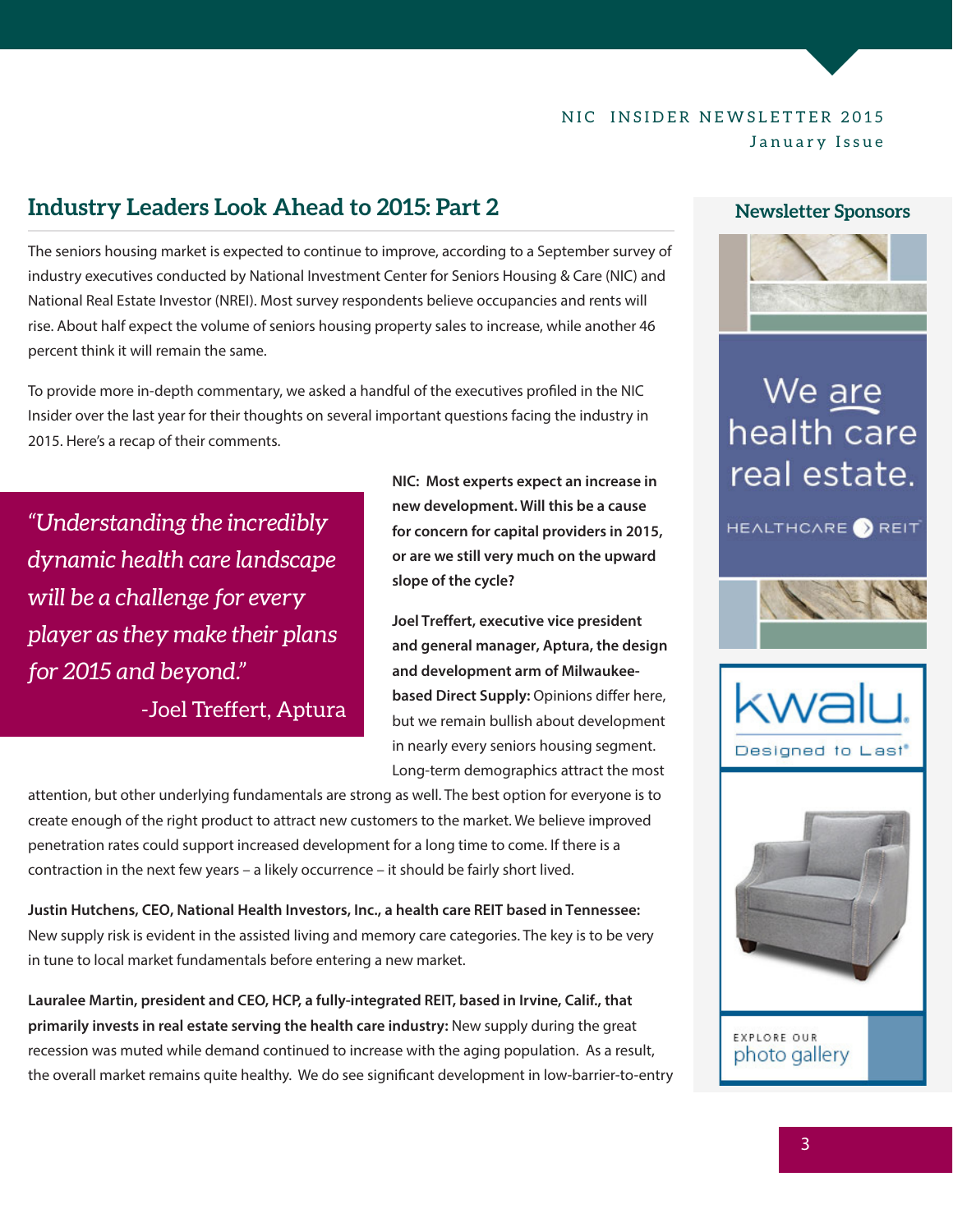markets where the development decision may not be based on supply/demand fundamentals. As a result, there will be pockets of concern, but one needs to look at the micro-markets and not paint a broad brush across an entire market. For example, Chicago and Houston are seeing large increases in new supply relative to other markets, but certain sub-markets in Chicago and Houston are under-supplied. New isn't always better. Location and the operator are both very important. A well-located property, that is well maintained and well-managed, will effectively compete in the face of new supply.

**Brian Beckwith, CEO, Formation Capital, a private investment firm, based in Georgia, specializing in seniors housing and care, post-acute and health care real estate investments:** Development has certainly increased and the activity levels are high. We still believe the industry is able to absorb the product in the pipeline, but the dynamics of a local market are the most important, as always.

**Sheila Miller, director of seniors housing production and lender relationships, Fannie Mae, Washington D.C.:** I think we are still on the upward slope of development cycle, but we are watching activity. It has been dispersed throughout the country, not in one particular market, but we are monitoring it closely. We are starting to see and hear from some borrowers looking at new construction that it's getting difficult to find contractors.

**Steven Schmidt, national director, seniors housing group, Freddie Mac, Chicago:** When you look at NIC data, annual absorption and inventory growth are in good balance in independent and assisted living. But freestanding memory care has seen occupancy drift down since 2010, from about 89 percent to 85.5 percent. Independent and assisted living have generally been increasing their occupancies since 2010. Annual inventory growth of memory care was 9.0 percent, according to NIC MAP's third quarter 2014 report. That compares to 3 percent for assisted living and 0.8 percent for independent living. I've heard anecdotally of a few cases where memory care is being converted to assisted living. But overall, I'm not too concerned about overbuilding. The last time the industry had overbuilding was in late 1990s before NIC had a robust data set. Investors today know where there's construction and can't ignore it.

#### **NIC: What is the biggest challenge facing the industry in 2015?**

**Treffert:** Understanding the incredibly dynamic health care landscape will be a challenge for every player as they make their plans for 2015 and beyond. We know changes are coming with bundled payments and the continued evolution of ACOs. Predicting the future may not be possible, but remaining nimble enough to navigate a variety of scenarios should be the goal of every operator.

#### **Newsletter Sponsors**

**NIC 2015 CAPITAL & BUSINESS STRATEGIES FORUM** 

A Conference for Small/Mid-Cap **Operators in Seniors** Housing and Post-Acute Care

MARCH 31-**APRIL 2, 2015** SAN DIEGO, CA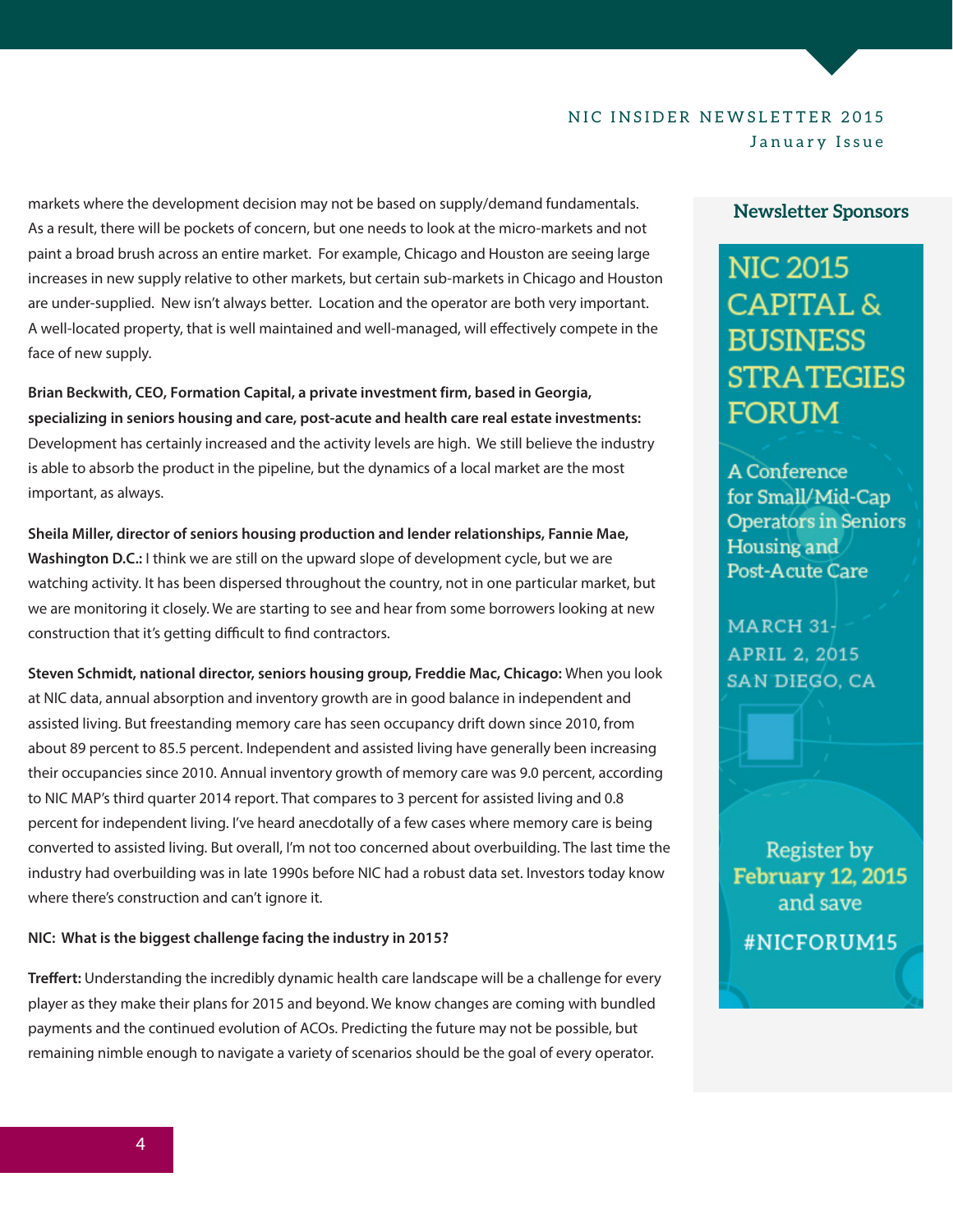**Hutchens:** Interest rate uncertainty is my biggest concern for 2015 given the direct relationship between cap rates and interest rates. As rates rise, cap rates will follow, but any delay will slow down deal flow while valuations get sorted out.

**Martin:** Talent. At the community level, hiring and retaining leadership is critical. Strong executive directors are a significant success factor for a community, as are program directors, marketing directors and care givers.

**Beckwith:** For the first time in a while, the biggest risks for the industry luckily don't seem to include material reimbursement changes. The biggest risk seems to be managing the exuberance and the aggressiveness that can come with very strong access to capital and new entrants to the market.

 **Miller:** Owners and operators are looking to grow, but it's difficult to acquire assets. REITs and institutional players are running up acquisition prices. It's more challenging for small and mid-size operators to find properties in a reasonable price range to make it work for them.

**Schmidt:** Short term, the concern is overbuilding in select markets—both what is under way and what is permitted. Longer term, the challenge is to create affordable housing for seniors. As with college education, you reach a point where people can't afford it. We're catering to the upper quartile or 50 percent of the senior population in terms of income. If you want to grow, you don't want to price yourself too high. But I don't see anything on horizon technologically to have an impact on operating expenses. This is a very labor intensive business, and it takes kind and dedicated people to care for seniors. We would love to work with those who have interesting, new models in that respect.

**Didn't catch Part 1? [Read more o](https://www.nic.org/insider/stories/Industry_Leaders_Look_Ahead_to_2015_1st_of_a_2_part_series)n what top executives in the industry think of what's to come in 2015 in the first part of this two-part series.**

## **Transaction Market Ends Year on Strong Note**

#### *More than 500 Deals Closed in 2014*

The robust investment activity in seniors housing and care continued through the end of the year, with preliminary figures showing nearly \$4 billion in property sales during the fourth quarter. Overall, more than \$17 billion in seniors housing and care properties were acquired in 2014, up nearly 20% from the previous year.

Sales volume in 2014 was second only to 2011's record total of \$27.6 billion, which was dominated

#### **Newsletter Sponsors**



# We <u>are</u><br>health care real estate.







EXPLORE OUR photo gallery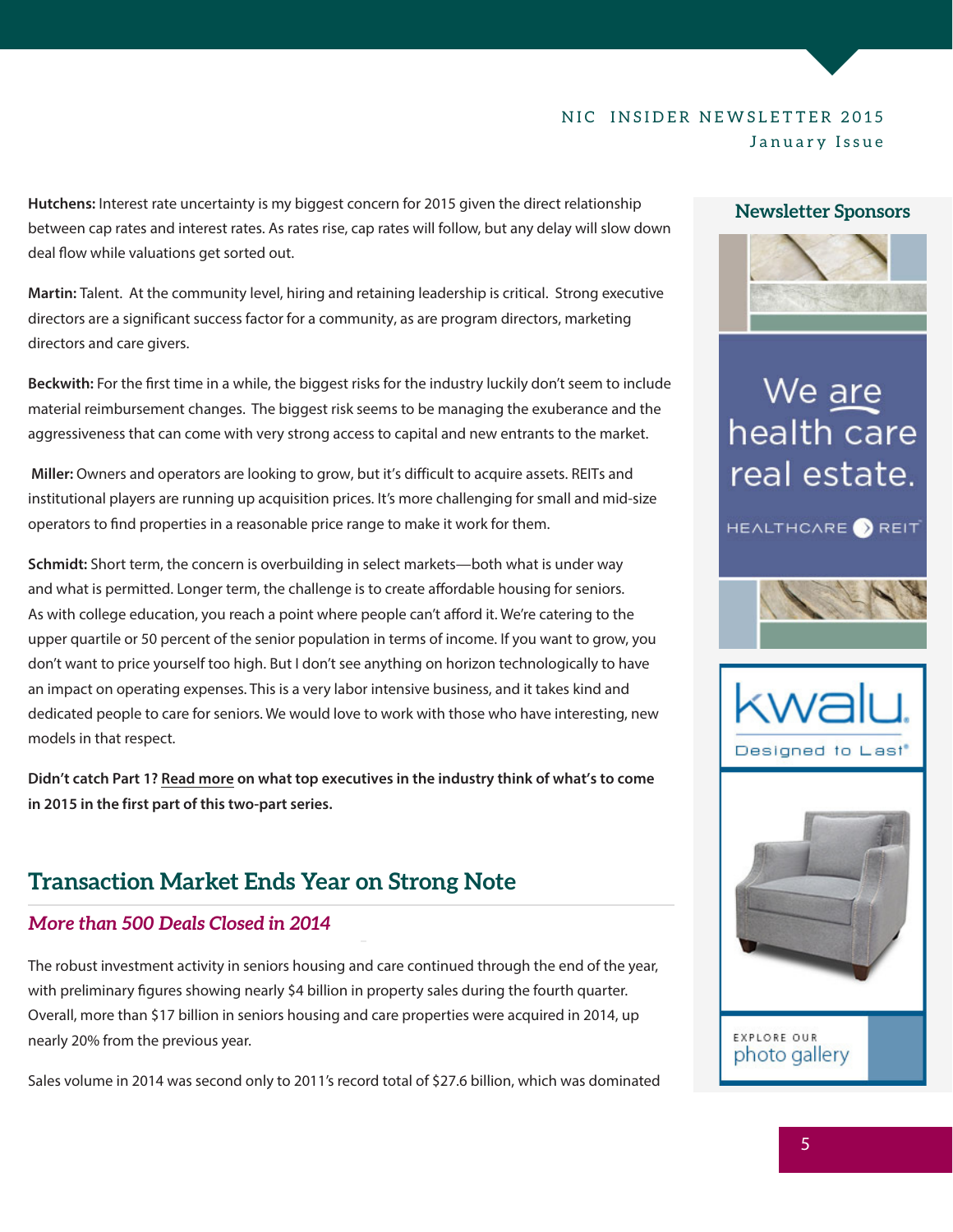<span id="page-5-0"></span>by a handful of multi-billion dollar REIT transactions. In terms of the number of deals, 2014 was the most active year on record, with more than 500 deals closed.



The market continued to be dominated by the publicly-traded companies, with their volume totaling nearly \$10 billion last year. Private companies also remained very active, with their acquisitions at more than \$5 billion in 2014. Institutional investors continued to be the smallest investor type, but their activity has been consistently growing over the last few years. In 2014, institutional players acquired \$1.8 billion in seniors housing and care real estate, up 13% from the previous year.



# **Future Leaders Council: New Member Spotlight**



#### *Susannah Myerson, vice president, Wells Fargo Bank, CRE — Senior Housing Finance*

An industry advocate with particular expertise in market feasibility, Myerson joined the FLC in 2014 seeking to explore best practices and identify new initiatives in an effort to advance the industry. Myerson

#### **Newsletter Sponsors**

**NIC 2015 CAPITAL & BUSINESS STRATEGIES FORUM** 

A Conference for Small/Mid-Cap **Operators in Seniors** Housing and Post-Acute Care

MARCH 31-**APRIL 2, 2015 SAN DIEGO, CA**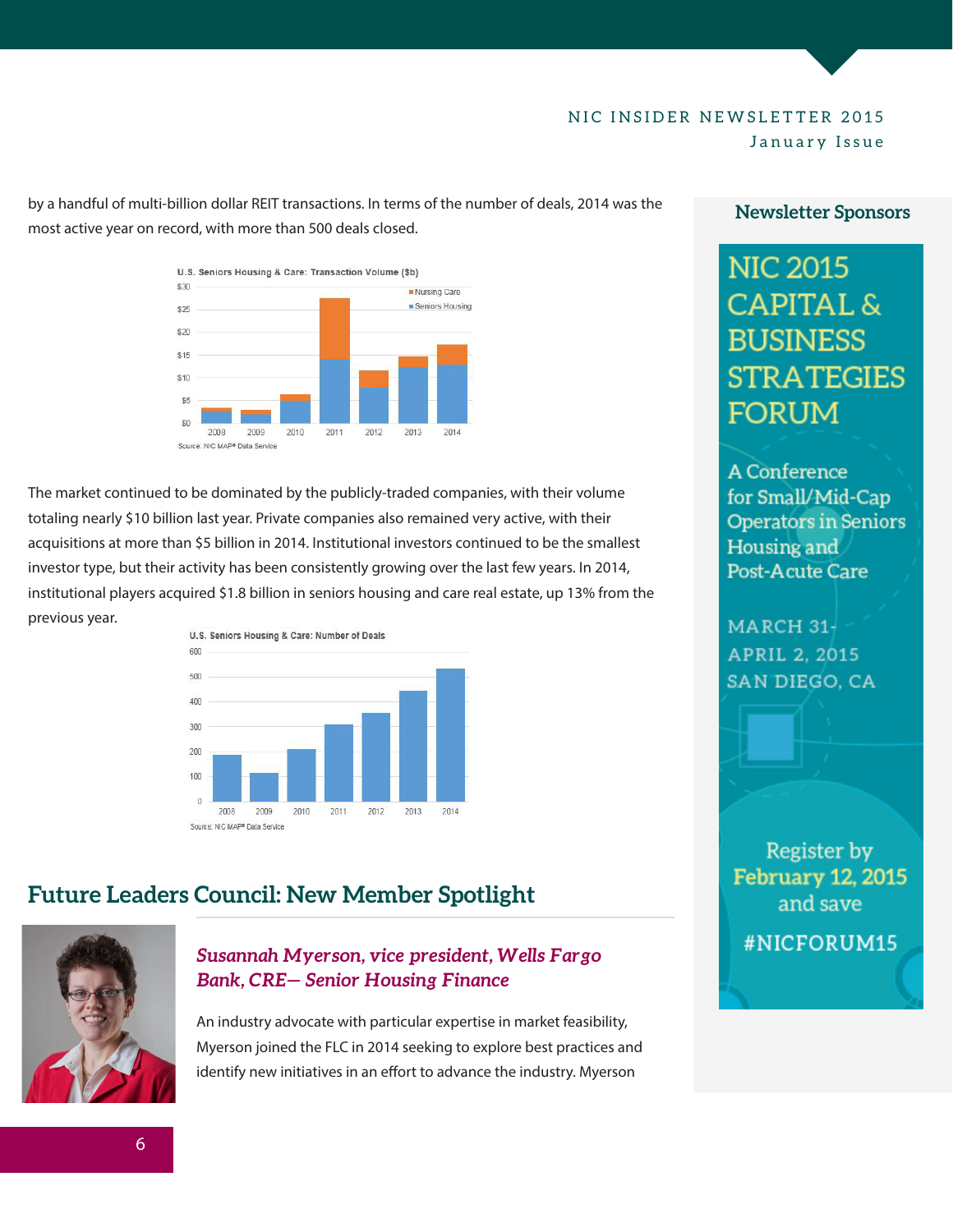<span id="page-6-0"></span>recently spoke with current FLC members, Amy Coppens of Senior Resource Group (SRG), and Melissa Owens of Elmcroft Senior Living. Here is an edited transcript of the conversation which highlights Myerson's goals for the FLC.

**FLC: What do you hope to gain from your term with the FLC? How would you characterize your experience so far?**

**Myerson:** I hope to gain a deeper understanding of forces affecting the industry, and how those forces will help shape the industry in the next 10 to 20 years. And I hope to be part of the group that helps shape the industry!

What I have experienced so far with FLC is great. I am enjoying getting to know others at NIC and discussing topics for conferences, generating new ideas and helping to advance the mission of NIC.

#### **FLC: What's the biggest trend impacting senior living today?**

Myerson: I think affordability is a major issue. Millions of age 75+ households have incomes that are too high for them to qualify for affordable housing, yet too low for them to comfortably afford market-rate seniors housing. I think there is a huge need for the development of moderate priced seniors housing that operates in a way that does not sacrifice quality.

#### **FLC: How do you hope to impact the industry through the FLC?**

**Myerson:** One of the committees I am serving on is the University Internship Program, which I think is so important. I really enjoy helping to get this industry in front of students and attracting the best and the brightest to this business. Most college students probably have never considered working in the seniors housing field – much less visited a facility. But once they realize all the intricacies of the business, the rewarding career opportunities, and the great growth potential of the industry, I think they'd certainly be interested.

#### **FLC: Is there any specific issue you hope to address during your tenure?**

**Myerson:** That is a good question. One issue I'd like to help address is broadening the scope of the industry – both in terms of product type (such as including age-restricted apartments or co-housing communities) and in terms of geography (looking at seniors housing in other countries).

#### **Newsletter Sponsors**



# We <u>are</u><br>health care real estate.



HEALTHCARE<sup>O</sup>REIT



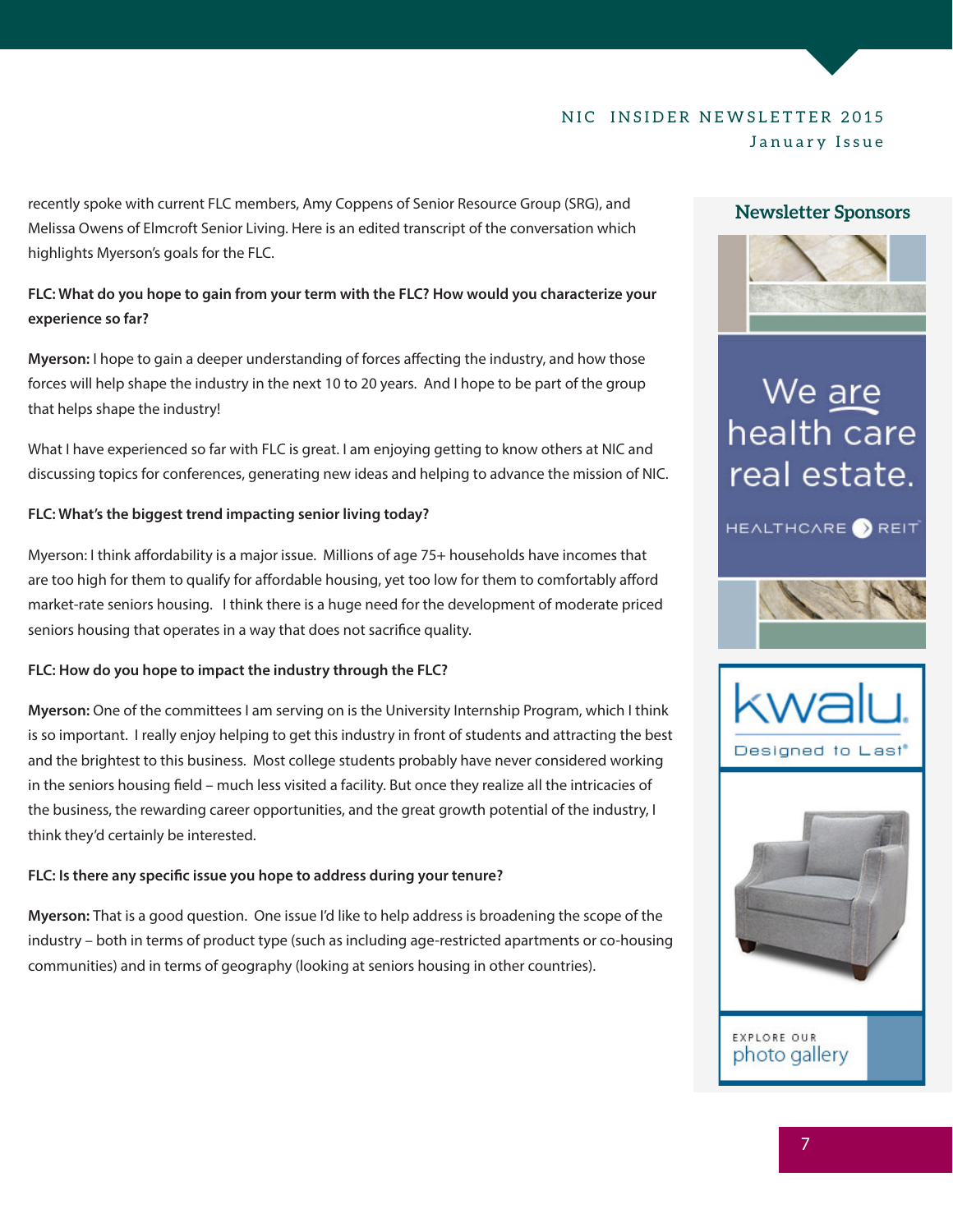## <span id="page-7-0"></span>**Independent Living Drives Fourth Quarter Occupancy Gains**

#### *Assisted Living Occupancy Flat Despite Solid Absorption*

Independent living occupancy continued its recovery during the fourth quarter, while assisted living occupancy remained flat despite a healthy absorption rate. During the fourth quarter, independent living occupancy rose 40 basis points to 91.3 percent, while assisted living occupancy remained unchanged at 89.3 percent.



Despite assisted living's stable occupancy, absorption remained rather strong, however, it was offset by equally robust inventory growth. Both absorption and inventory for assisted living increased by 0.8 percent. To put into context, independent living's absorption increased at a 0.5 percent rate, but its supply only grew by 0.1 percent.



Recent construction trends continued with moderation in assisted living and slight acceleration in independent living, though assisted living continues to maintain a higher overall construction rate. As of the fourth quarter, assisted living construction represented 5.2 percent of its supply, compared to 2.4 percent for independent living. Compared to a year ago, assisted living construction has slowed by 70 basis points, while independent living construction has risen by 60 basis points.

#### **Newsletter Sponsors**

**NIC 2015 CAPITAL & BUSINESS STRATEGIES FORUM** 

A Conference for Small/Mid-Cap **Operators in Seniors** Housing and **Post-Acute Care** 

MARCH 31-**APRIL 2, 2015** SAN DIEGO, CA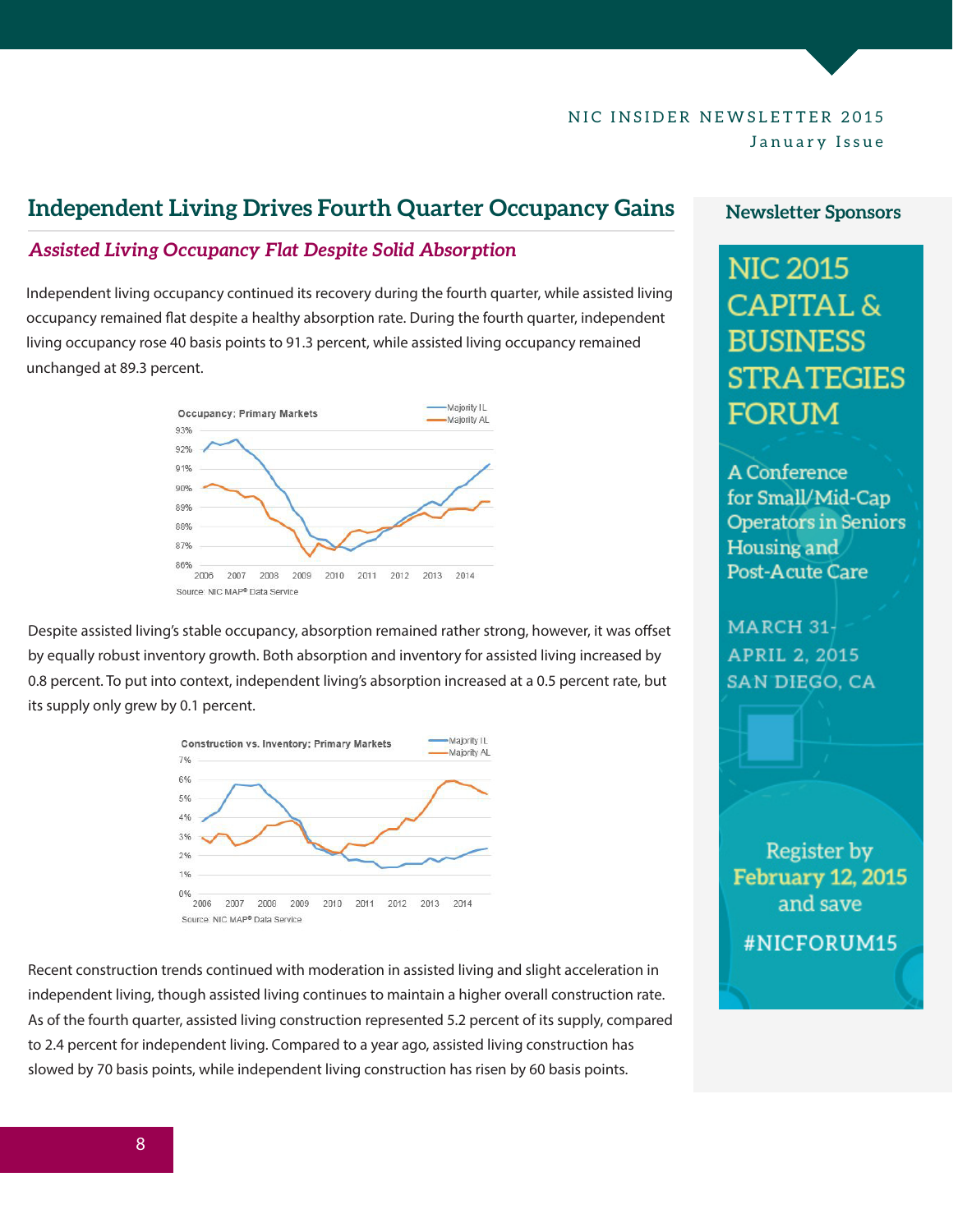<span id="page-8-0"></span>Based on current construction activity, inventory should continue to grow at rates close to recent levels for each property type. Assisted living will continue to experience relatively healthy gains in new supply, while independent living will see little impact from new supply. Despite the likelihood that assisted living will continue to grow at a robust pace, NIC Research forecasts a fairly balanced supply-demand scenario for 2015. Independent living occupancy will likely continue at its current trajectory, enjoying the benefits of a moderated supply.

Interested in learning more about NIC MAP Data Service? Contact the NIC MAP Sales & Client Services team by emailing sales@nic.org or calling 410-267-0504.

> NIC 2015 CAPITAL & BUSINESS STRATEGIES FORUM A Conference for Small/Mid-Cap Operators in Seniors Housing and Post-Acute Care MARCH 31-APRIL 2, 2015 | SAN DIEGO, CA

### **Long-Term Care Policy Expert Dr. Bruce Chernof to Headline NIC Forum**

As the health care system undergoes a dramatic shift to focus on value-based outcomes, seniors housing and care providers will be a powerful voice in the discussion of how best to improve the quality of life for elders. "We are on the cusp of the health system starting to understand the importance of the living environment to sustain independence," says Dr. Bruce Chernof, president and CEO of the SCAN Foundation, a California-based non-profit organization dedicated to transforming care for older adults.

Much of the failure to improve the quality of life of older people is really a failure to address their functional needs, explains Dr. Chernof, former Chair of the Commission of Long Term Care—a bi-partisan committee appointed by President Obama and members of Congress in 2013 to find comprehensive funding solutions for long-term care. He notes that people's physical environment where they live and the support services they receive—is often the biggest factor affecting their health and quality of life. "When the physical environment fails, that's when they end up in the emergency room," he says.

 The intersection of seniors housing and care and the evolving health care system will be detailed by Dr. Chernof as keynote speaker at the NIC 2015 Capital & Business Strategies Forum, March 31- April 2, in San Diego. The presentation will be followed by a panel discussion among senior level industry leaders on Dr. Chernof's observations.

#### **Newsletter Sponsors**



# We are health care real estate.

HEALTHCARE REIT



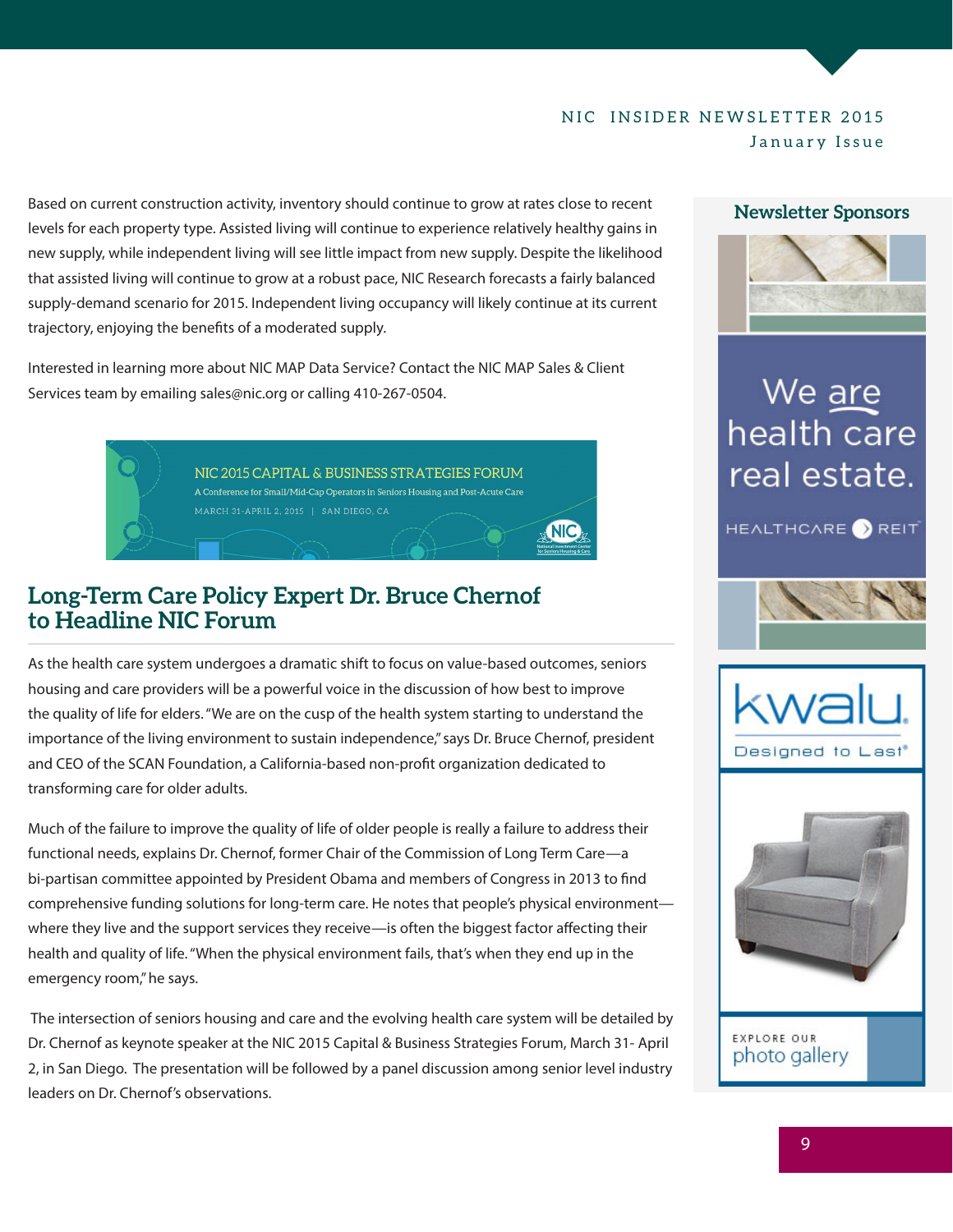Offering a preview of his NIC presentation, Dr. Chernof notes that housing and care providers have the tools to help people age in place, wherever they happen to live. "That is not what the medical system knows how to do," he says. For example, seniors housing and care providers can act as an early warning system to help avoid hospital admissions and readmissions often with simple, lowcost interventions such as medication management.

 Dr. Chernof will detail other points of convergence between the health system and seniors housing and care, including:

- » Transparency. Housing and care providers will be involved in health outcomes by tracking data and making it available to medical groups, insurance companies and hospitals. Dr. Chernof proposes that shared data and outcomes should result in shared reimbursements with housing and care providers. "It's a value proposition," he says.
- » Managed care. Risk-bearing organizations that provide payments will incorporate more social supports, such as community based services. Housing providers in particular could offer services outside their walls to prevent unnecessary medical care.
- » Person-centered approaches. Medical and personal goals will be aligned. Instead of treating a series of ailments, medical providers will consider the person's goals and then work to structure supports, including housing and care services, to meet those goals.
- » Technology. The latest computer application or monitoring system may look intriguing, but Dr. Chernof asks: "Is there value?" Seniors housing and care providers can bring a dose of realism to the discussion since they work in a built environment that demands practical approaches.

Dr. Chernof challenges the notion that health systems are well acquainted with the wide array of services offered by housing and care providers. Housing and care providers can emerge as the champions of the elderly in the quality of life discussion, he says, and fill the void left by the medical system. He adds: "I would encourage the housing and care sector not to misread the shift taking place. There will be a number of years of shift and more opportunities to be part of a broader solution as providers re-imagine their role as a community resource."

### **New Educational Program Highlights Latest Management Tools**

Amid an industry-wide effort to develop leaders and shape the future of the sector, a three-day Senior Housing Institute will be held the weekend of Feb. 6-8 at the University of Southern California (USC) Davis School of Gerontology, Los Angeles. Sessions will cover a broad range of subjects

#### **Newsletter Sponsors**

**NIC 2015 CAPITAL & BUSINESS STRATEGIES FORUM** 

A Conference for Small/Mid-Cap **Operators in Seniors** Housing and **Post-Acute Care** 

MARCH 31-**APRIL 2, 2015** SAN DIEGO, CA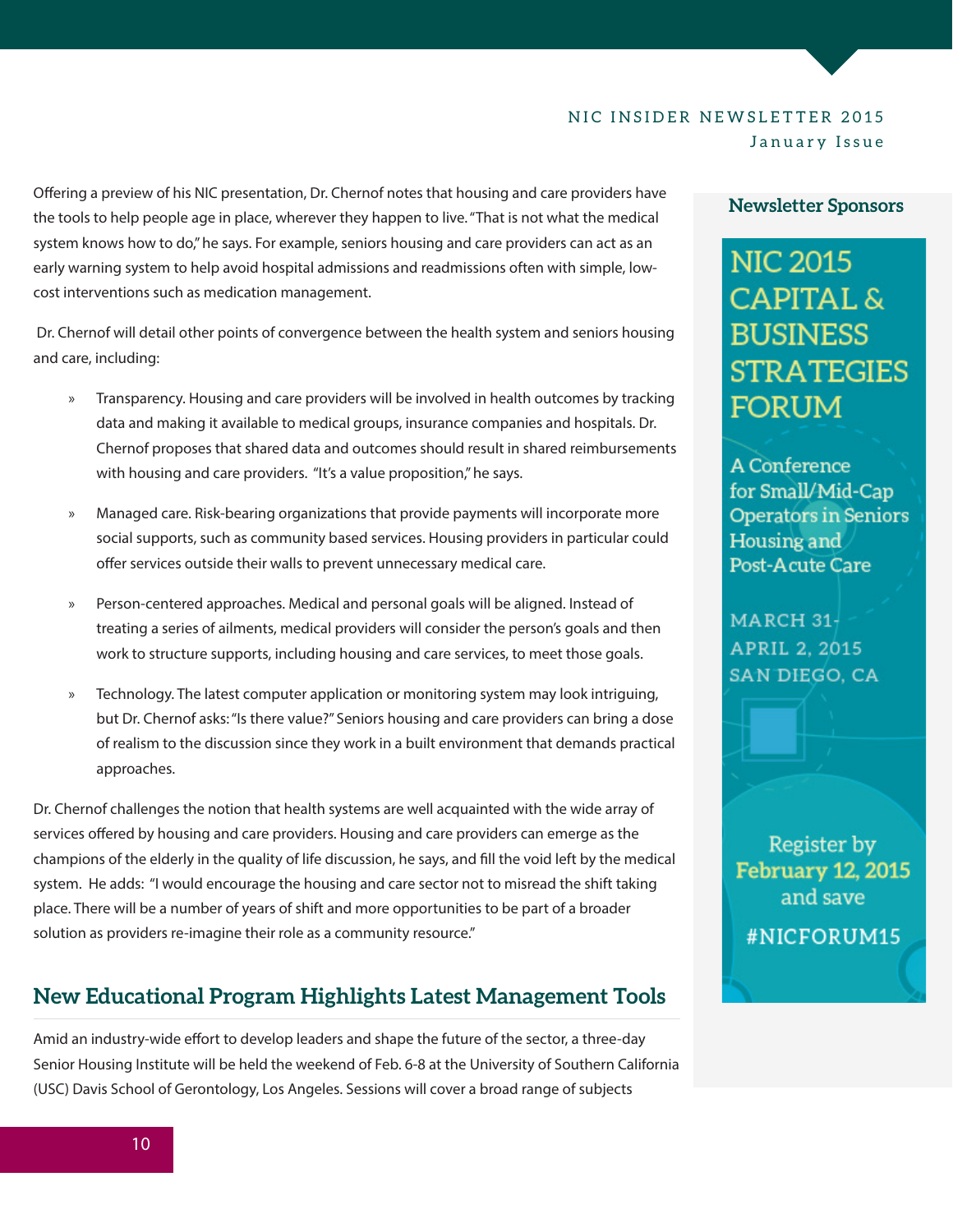<span id="page-10-0"></span>related to the direction of the industry, building operations, and the latest research on the science of aging.

The Institute is designed for C-level executives, officers and managers in seniors housing, post-acute and long-term care. Institute graduates are eligible for 12 continuning educational units.

The program will consist of informative lectures, case studies, and experiential learning opportunities. Participants will:

- » Learn key aspects of gerontology, normal aging process
- » Explore effective leadership and decision-making strategies
- » Examine marketing approaches
- » Discover best industry practices
- » Identify successful financial strategies
- » Develop for crisis communication skills

Other topics include design trends, changing regulations and healthcare policies, risk management, transforming end-of-life care, demographics, the impact of new technologies, and how to prepare for court depositions.

As a relatively young industry, the seniors housing sector has been working to further professionalize the sector and attract new talent. NIC has already established an internship program for promising graduate and undergraduate students interested in senior living through its University Outreach program.

Several years in the making, the Institute is the result of a partnership between the seniors housing industry and the USC Davis School of Gerontology and the USC Marshall School of Business. Sessions will be led by USC professors, seniors housing industry professionals, and legal experts in senior care.

The opening panel, comprised of seniors housing executives, will discuss challenges faced by the industry. The keynote lecture on personalized aging will be given by Pichas Cohen, Dean of the USC Davis School of Gerontology.

Other notable speakers include USC professors Victor Regnier, a pioneer in senior living design, and Susan Eguidanos, a well-known researcher in the field of palliative care. A number of top senior living industry leaders will also appear including **Randy Richardson**, president and CEO at Vi Living; **Loren Shook**, president and CEO at Silverado Senior Living; **Patricia Will**, founder and CEO of Belmont Village Senior Living; **Andy Kohlberg**, president and CEO at Kisco Senior Living; **Molly Forrest**, president and CEO at the Los Angeles Jewish Home for the Aging; **Sue Farrow**, CEO of Integral Senior Living; and **Bob Kramer**, CEO at NIC.

#### **Newsletter Sponsors**



# We <u>are</u><br>health care real estate.









photo gallery

**For the compete program & registration information, visit gero.usc.edu/seniorhousingexecutive 11**